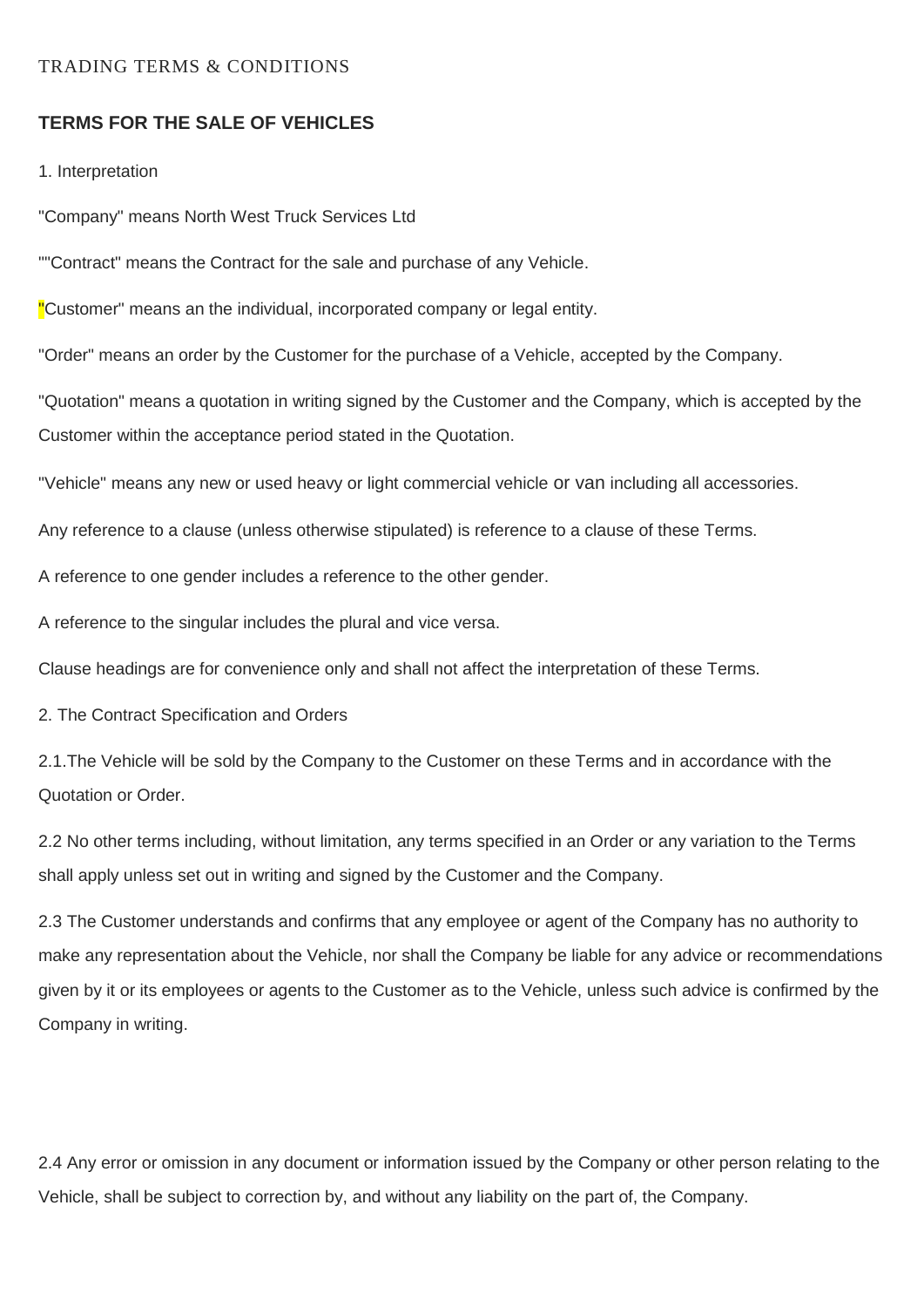2.5 The Customer shall be responsible for the accuracy of any Order (including the specification).

2.6 If the manufacturer discontinues the sale of, or alters the specification of, any Vehicle, the Company reserves the right (without any further liability on the part of the Company) to:

(a) deliver in satisfaction of the Contract a Vehicle conforming to the manufacturer's specification prevailing at the time of delivery; or

(b) cancel the Contract and refund to the Customer (as applicable) either any deposit or part exchange allowance paid by the Customer to the Company.

2.7 An Order or Quotation shall not be cancelled by the Customer, except with the agreement in writing of the Company. In the event of such cancellation, the Customer shall indemnify the Company in full against all loss (including loss of profit), costs, damages and expenses incurred by the Company as a result of cancellation.

3. Prices and Payment

3.1. The Company may require a deposit under the Contract.

3.2 Unless there is a written agreement for a fixed price, the price for a Vehicle shall be the price applicable on delivery. If the manufacturer of a Vehicle increases their prices, the Company reserves the right to increase its prices.

3.3 All prices shall be payable together with value added tax and (where appropriate) delivery, transport and insurance charges.

3.4 Unless otherwise agreed in writing prior to delivery: payment for the sale of a Vehicle shall be made prior to, or on the date of, delivery of the Vehicle.

3.5 Time for payment of all sums shall be of the essence and failure by the Customer to pay in accordance with the provisions of this clause shall entitle the Company, without prejudice to its rights to damages, to suspend or to cancel the Contract.

3.6 If the Customer fails to pay any sum due on the due date for payment the Company shall be entitled to charge the Customer interest at the rate of 4% a year above the National Westminster Bank Base Rate from time to time in force, accruing on a daily basis, until payment is made in full. Such interest shall be payable both before and after any legal judgement the Company may obtain against the Customer and will also include late payment compensation.

3.7 The Customer shall not be entitled to withhold payment of any sums after they have become due by reason of any right of set off or counter-claim or for any reason whatsoever.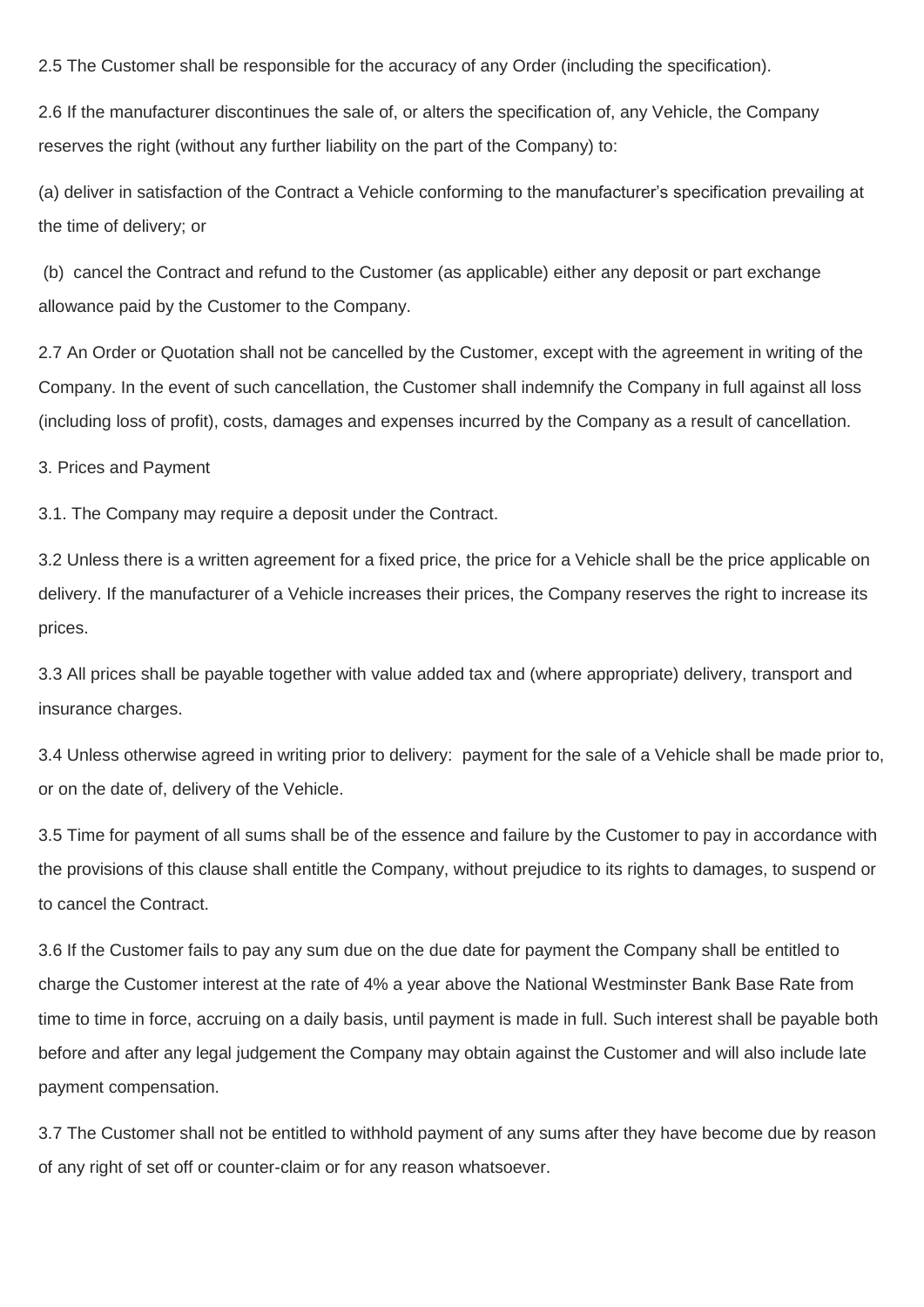3.8 All payments payable to the Company under the Contract shall become due immediately upon termination of the Contract despite any other provision.

3.9 The Company shall have a general lien on all property of the Customer in the possession of the Company pending payment of all sums due and after 14 days notice shall have the right to sell any of the Customer's property as agent for and at the expense of the Customer and apply all proceeds of sale towards payment of such sums.

#### 4. Delivery

4.1 In the absence of any express agreement, delivery shall take place by the Customer collecting the Vehicle, Customer's vehicle from the Companies place of business, following the Company's notification that the Vehicle, Customer's vehicle is ready for collection.

4*.2* Any dates specified by the Company for delivery are intended to be an estimate only and shall not be of the essence unless previously agreed in writing between the parties. If no dates are so specified, delivery will be within a reasonable time.

4.3 Subject to the other provisions of these Terms, the Company will not be liable for any direct, indirect or consequential loss (all three of which terms include, without limitation, pure economic loss, loss of profits, loss of business, depletion of goodwill and similar losses), costs, damages, charges or expenses caused directly or indirectly by any delay in delivery of the Vehicle (even if caused by the Company's negligence), nor will any delay entitle the Customer to terminate or rescind the Contract unless such delay exceeds 180 days.

4.4 If for any reason the Customer will not accept delivery when, as applicable, the Vehicle, the Customer's vehicle is ready for delivery, or the Company is unable to deliver on time because the Customer has not provided appropriate instructions, documents, licences or authorisations:

(a) the risk in the applicable Vehicle will pass to the Customer (including for loss or damage caused by the Company's negligence);

(b) such Vehicle will be deemed to have been delivered; and

(c) the Company may store the Vehicle until delivery in which case the Customer will be liable for all related costs and expenses (including without limitation, storage and insurance).

4.5 Following delivery, the Customer will inspect any Vehicle. Unless the Customer notifies the Company within 48 hours of delivery of any defect the Customer will be deemed to have accepted it. After acceptance, the Customer shall not be entitled to reject a Vehicle that is not in accordance with the Contract.

5. Risk and Retention of Title

5.1 Risk shall pass to the Customer from the time of delivery.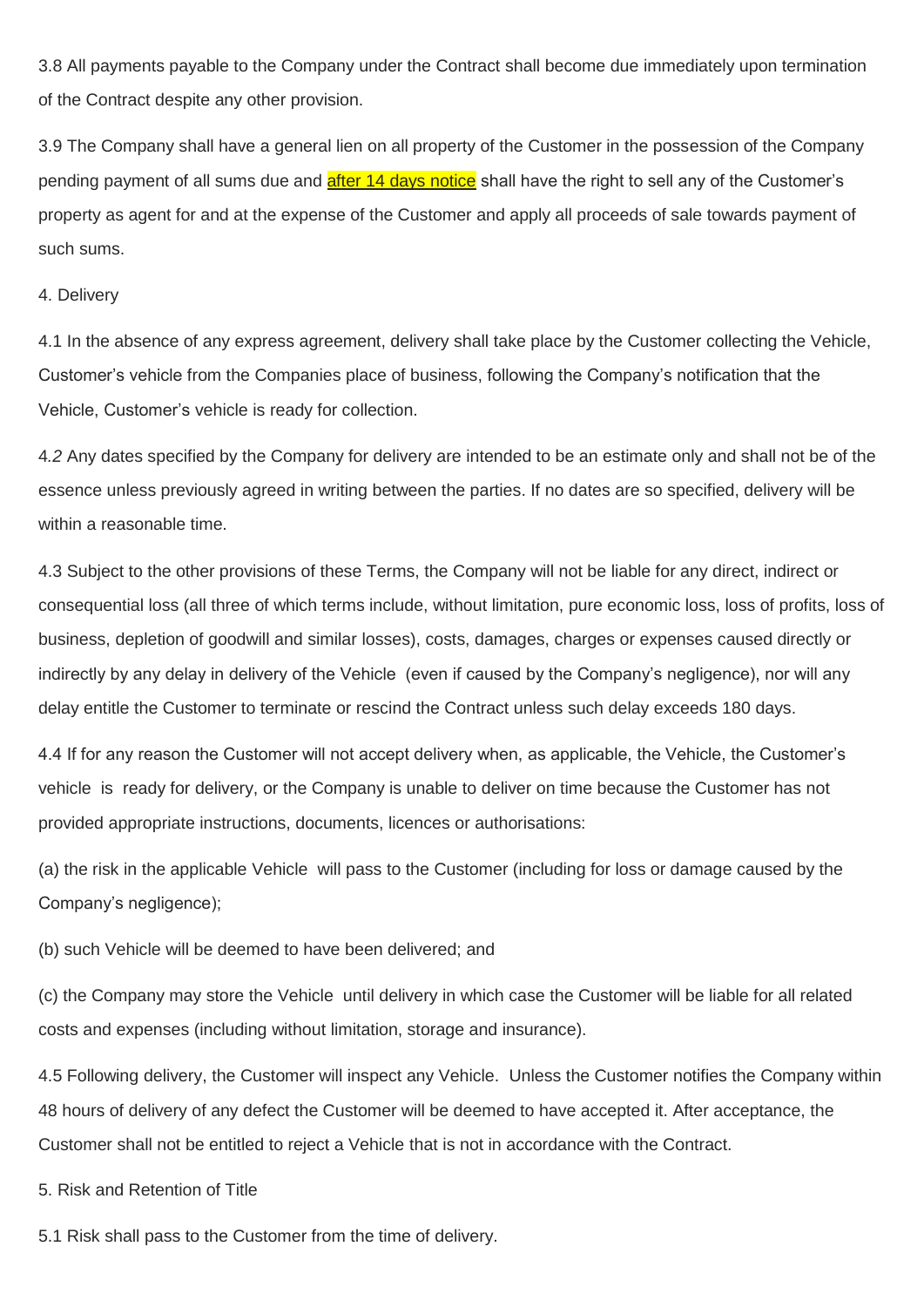5.2 Any Vehicle sold by the Company to the Customer shall remain the sole and absolute property of the Company until the Customer has paid to the Company in cash or cleared funds. the price of the vehicle in full. The Customer acknowledges that it is in possession of the Vehicle solely as a fiduciary agent and bailee of the Company until payment.

5.3 The Customer will store protect and maintain records of the Vehicle on its own premises in a manner which makes them readily identifiable as the property of the Company and shall keep them insured in their full replacement value**.** 

5.4 Until the Customer becomes the owner of the Vehicle, the Company shall be entitled at any time to require the Customer to deliver up the Vehicle to the Company and if the Customer fails to do so forthwith the Company shall have the right to enter upon the premises of the Customer or any third party where such Vehicle is stored and repossess the Vehicle. The Customer shall indemnify the Company against any liability which the Company may incur in connection with the taking or attempting to take possession of the Vehicle.

5.5 The Customer may not pledge or in any way charge as security for any indebtedness any Vehicle that remains the property of the Company.

5.6 The Company shall be entitled to recover payment for the Vehicle notwithstanding that ownership of the Vehicle has not passed from the Company.

5.7 The Customer grants the Company, its agents and employees an irrevocable licence at any time to enter any premises where the Vehicle are or may be stored in order to inspect the Vehicle or, where the Customer's right to possession has terminated, to recover the Vehicle.

5.8 On termination of the Contract, howsoever caused, the Company's (but not the Customer's) rights contained in this clause shall remain in effect.

6. Company's Warranties and Liabilities

6.1 Nothing in these Terms excludes or limits the Company's liability for:

- (a) death or personal injury resulting from its negligence; or
- (b) fraud or fraudulent misrepresentation; or

(c) for any breach of Section 12 of the Sale of Goods Act 1979; or

(d) for any matter which it would be illegal for the Company to exclude or attempt to exclude its liability.

6.2 Subject to clause 6.1 and except where the Customer is acting as a Consumer, in so far as liability may be placed upon the Company by the Consumer Rights Act 2015 or any other applicable statutory provision all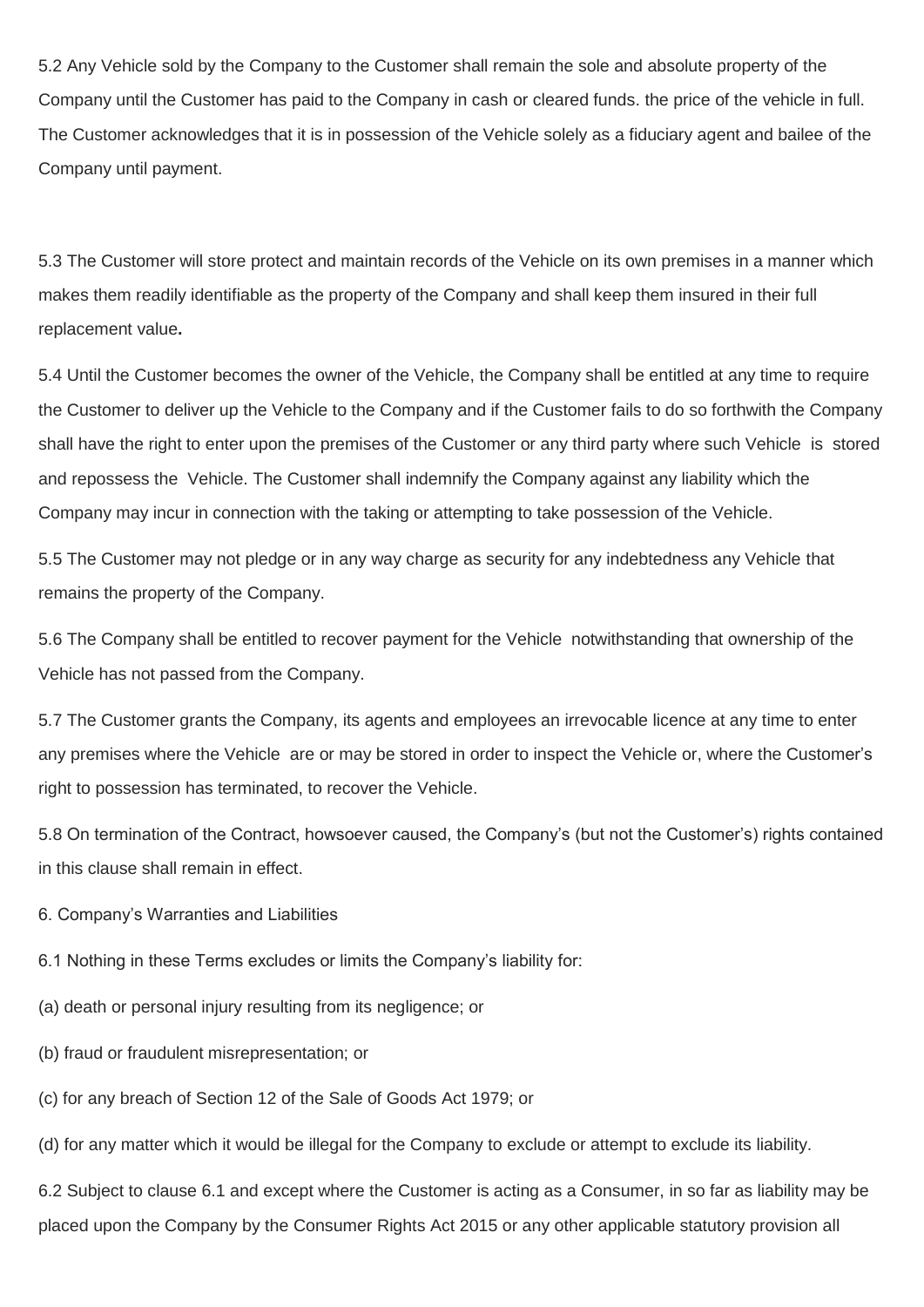representations (other than fraudulent misrepresentations), warranties, conditions or other terms which are either expressly given or implied by statute or common law are excluded from the Contract and the Company shall not be liable for any loss or damage whether caused by the negligence of the Company, its servants or agents or however caused.

# THE CUSTOMER'S ATTENTION IS IN PARTICULAR DRAWN TO THE PROVISIONS OF CLAUSES 6.3, 6. AND 6.5 (AS APPLICABLE)

6.3 Save for claims under clauses 6.1 or 6.2 above and where the Customer is acting in the course of its business: (a) the Company's total liability in contract, tort (including negligence or breach of statutory duty), misrepresentation, restitution or otherwise, arising in connection with the performance or contemplated performance of the Contract shall be limited to the price of the Vehicle, under the Contract and no claims arising out of the Contract may be brought more than one year after the Customer becomes aware of the claim; and

(b) the Company shall in no circumstances whatsoever be liable for any loss of profit, loss of business or production, depletion of goodwill or any similar loss or damage (in each case whether direct, indirect, or consequential and whether or not foreseeable) or any indirect or consequential loss or damage, costs, expenses or any other claims for consequential compensation whatsoever which arise out of or in connection with the Contract; and

(c) the Customer shall indemnify the Company in respect of any costs, claims, loss or liability made or incurred by any person in connection with the Vehicle.

6.4 Save for claims under clauses 6.1 and 6.2 and where the Customer is acting as a Consumer, the Company shall be responsible for loss or damage suffered by the Customer as a result of it breaking the terms of the Contract or its failure to exercise reasonable skill and care.

6.5 The Company shall not be liable to the Customer for any delay or failure to perform any of the Company's obligations if the delay or failure was beyond the reasonable control of the Company including but not limited to an act of God, legislation, war, fire, drought, failure of power supply, lock-out, strike or other action taken by employees in contemplation or furtherance of a trade dispute or owing to any inability to procure materials required for its performance of the Contract.

### 7. Manufacturer's Warranty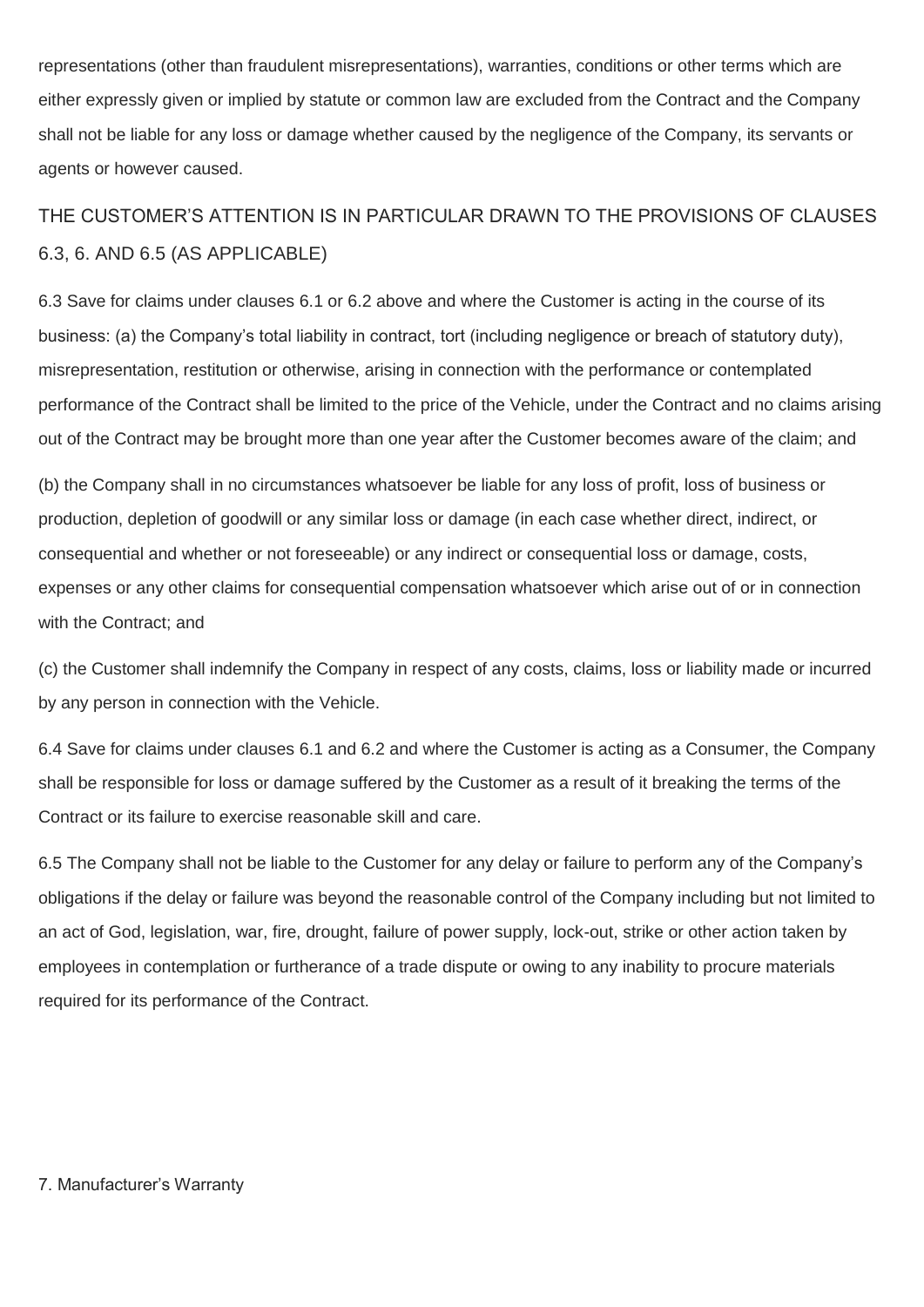Each new Vehicle supplied by the Company under the Contract has the benefit of a manufacturer's warranty. A copy of the full terms are available upon request.

8. Termination Following Customer's Default

8.1 If any of the following events occur, the Company may:

(a) cancel the Contract; or

(b) suspend any further supply of any Vehicle ; or

(c) cancel any credit arrangements; and

the price for each Vehicle (whether or not delivered) shall become immediately due and payable if the Customer:

8.1.1 fails to pay any sum due on the due date under this or any other contract made with the Company; or

8.1.2 breaches any other term of the Contract (other than in clause 8.1.1. above) and (if capable of remedy) fails to remedy the breach within 7 days of receipt of a notice from the Company requiring the Customer to do so; or

8.1.3 dies or ceases to carry on business; or

8.1.4 is unable to pay its debts within the meaning of the Insolvency Act 1986 or a petition is presented for bankruptcy or an interim order; or

8.1.5 makes any arrangement with its creditors or convenes a meeting of its creditors, a proposal is made for a voluntary arrangement or any scheme or arrangement for the benefit of creditors; or

8.1.6 an administrator, receiver, or administrative receiver is appointed over any of its assets, or a petition is presented for an administration or winding up order.

## 9. General

9.1 Any communications or notices between the parties shall be in writing and may be delivered: (i) by hand, first class post or by fax and addressed to the addressee at its registered office or principal place of business; or (ii) by e-mail to the e-mail address stated in the Contract.

9.2 All such communications (in the absence of proof of earlier receipt) shall be deemed to be received:

(a) if sent by post, 2 days (excluding Saturdays, Sundays and bank holidays in England) after posting (exclusive of the date of posting);

(b) if delivered by hand, on the day of delivery;

(c) if sent by fax, on a working day prior to 4pm, at the time of transmission and otherwise on the next working day; and